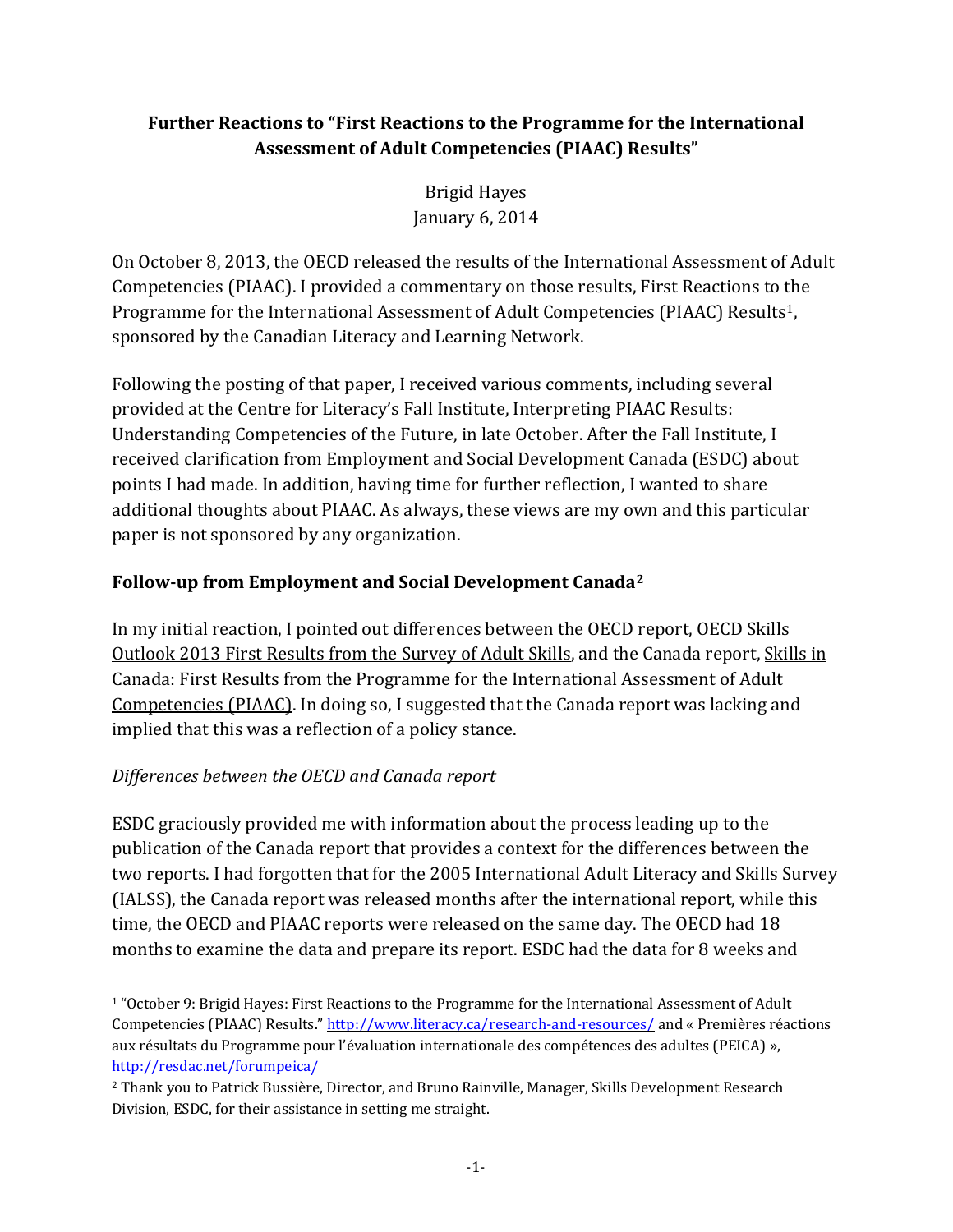chose to present a broad overview. With various provincial and territorial partners and the need for a bilingual text, the timelines were very tight. While it would have been helpful to have had this information about the timelines and choices in presentation in the Canada report, now that I am fully aware, I wanted to share this information and correct any misperceptions my original piece may have left.

# *Additional Reports*

The title of the Canada report was "First Results." I wondered in my original paper what else might happen in the future. ESDC indicated that the 'first results' dealt only with the three main domains – literacy, numeracy and problem solving in technology-rich environments (PS-TRE). Further analysis will be provided in a series of PIAAC thematic reports produced by the federal, provincial, and territorial government partners, over the next two years. Topics include:

- 1. Skills and labour market outcomes (including skills mismatch)
- 2. Skills of the immigrant populations
- 3. Skills and education
- 4. Skills of official-language minority populations
- 5. Skills of the aboriginal populations
- 6. Skills and health and social outcomes

"PIAAC in focus" are shorter reports with a particular focus and provide quick facts on topics of interest. The current plan is to prepare three PIAAC in focus:

- 1. Skills and Employment and Earnings
- 2. Skills in the North
- 3. Skills, Education and Aboriginal populations

In addition, the OECD will release its own reports over the next two years:

- 1. Skills and labour market outcomes
- 2. The use of skills in the workplace
- 3. Skills mismatch
- 4. A closer look at the population with low levels of proficiency
- 5. Digital literacy, problem solving in Technology Rich Environments and using ICTs
- 6. Trends, ageing and the determinants of skills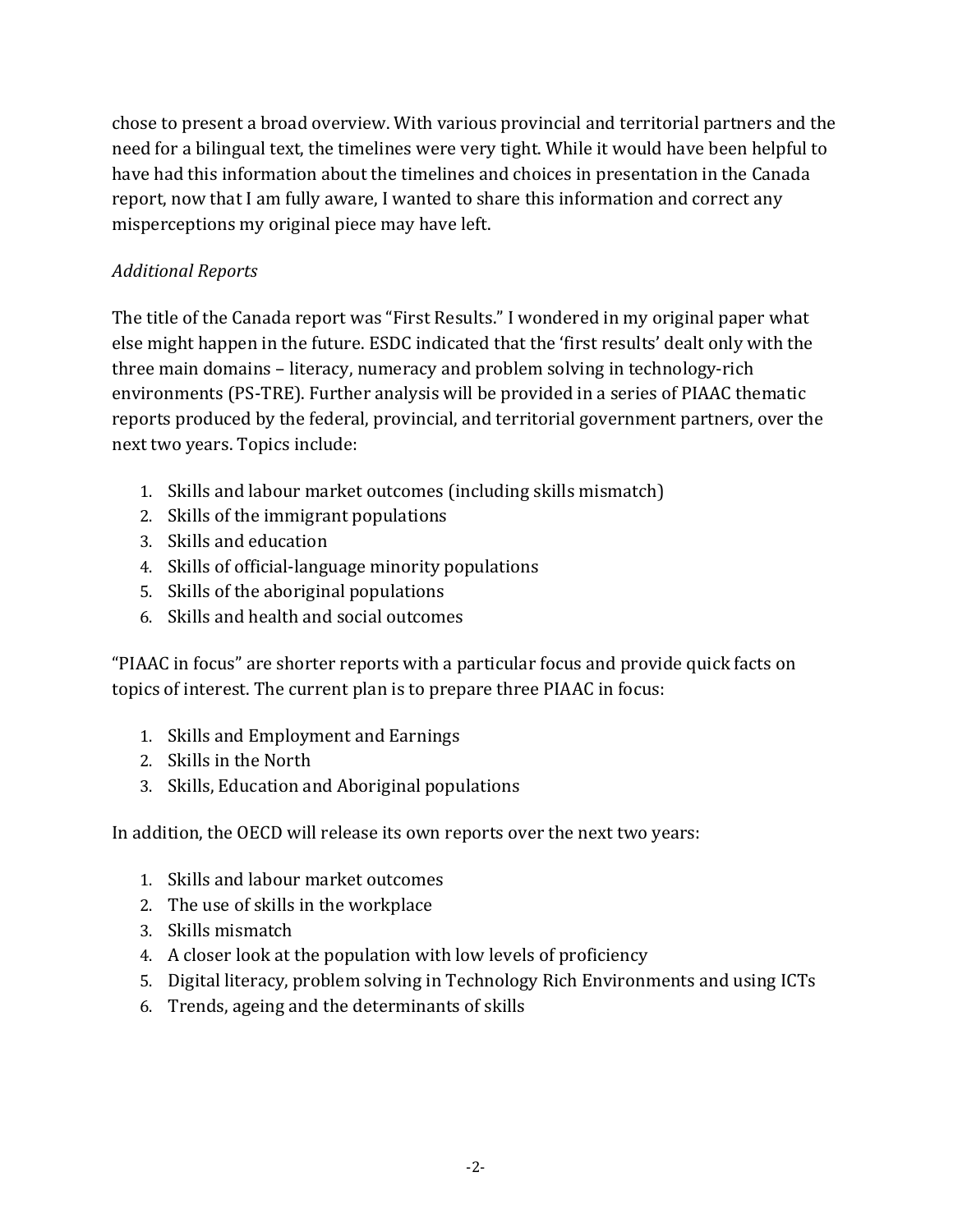#### *Data Presentation*

As I mentioned in the original piece, the data itself is available via the OECD website, PIAAC International Data Explorer, the International Database (IDB) Analyzer or the Canadian public use data-file. This will reduce the dependency on government organizations for additional analysis.

Because the data is available through these sources and to avoid redundancy, ESDC chose to present only one type of analysis, e.g. average scores rather than both average scores and proficiency by levels. I would still suggest that not having proficiency scores by levels for many of the demographic elements, as had been the case in the previous reports, makes it hard to get a good picture. While I understand the need to make choices, relying on individuals to do their own analysis is not ideal and I would hope that ESDC could produce some fact sheets with both average scores and information by proficiency levels.

### *Combining Prose and Document Literacy*

A question that arose after the positing of my original piece was about the combining of prose and document literacy into a single measure called "literacy." Many who are engaged in workplace literacy and essential skills efforts use the concept of document literacy to explain the differences between school-based literacy and workplace literacy. Apparently, the PIAAC Board, made up of participating countries, took this decision. Despite reviewing references provided by ESDC, I have not been able to find an explanation for this decision.

### **Reading Components – Below Level 1**

PIAAC administered a reading components assessment to those whose skills fell below level 1. While this was a welcomed addition in terms of information, I expressed concerns about the test itself which, at first blush, appeared to be the same as the International Study of Reading Skills (ISRS). That survey, administered in 2005, tested word recognition, vocabulary, basic text processing, and spelling. Concerns were raised at that time about the tests themselves many of which were designed for children<sup>3</sup>. I did some more research on the PIAAC reading components assessment and found that it is not the same as the ISRS except for the area of vocabulary<sup>4</sup>. The OECD is doing further work on this topic and I hope that Canadian researchers will take a closer look at the below level 1 group (there will be no official Canadian thematic report on the topic).

<span id="page-2-0"></span>i<br>I <sup>3</sup> *literacies, Special Bulletin*, October 2008. "Reading the Reports".

<span id="page-2-1"></span><sup>4</sup> OECD. The Survey of Adult Skills. Reader's Companion. Page 78.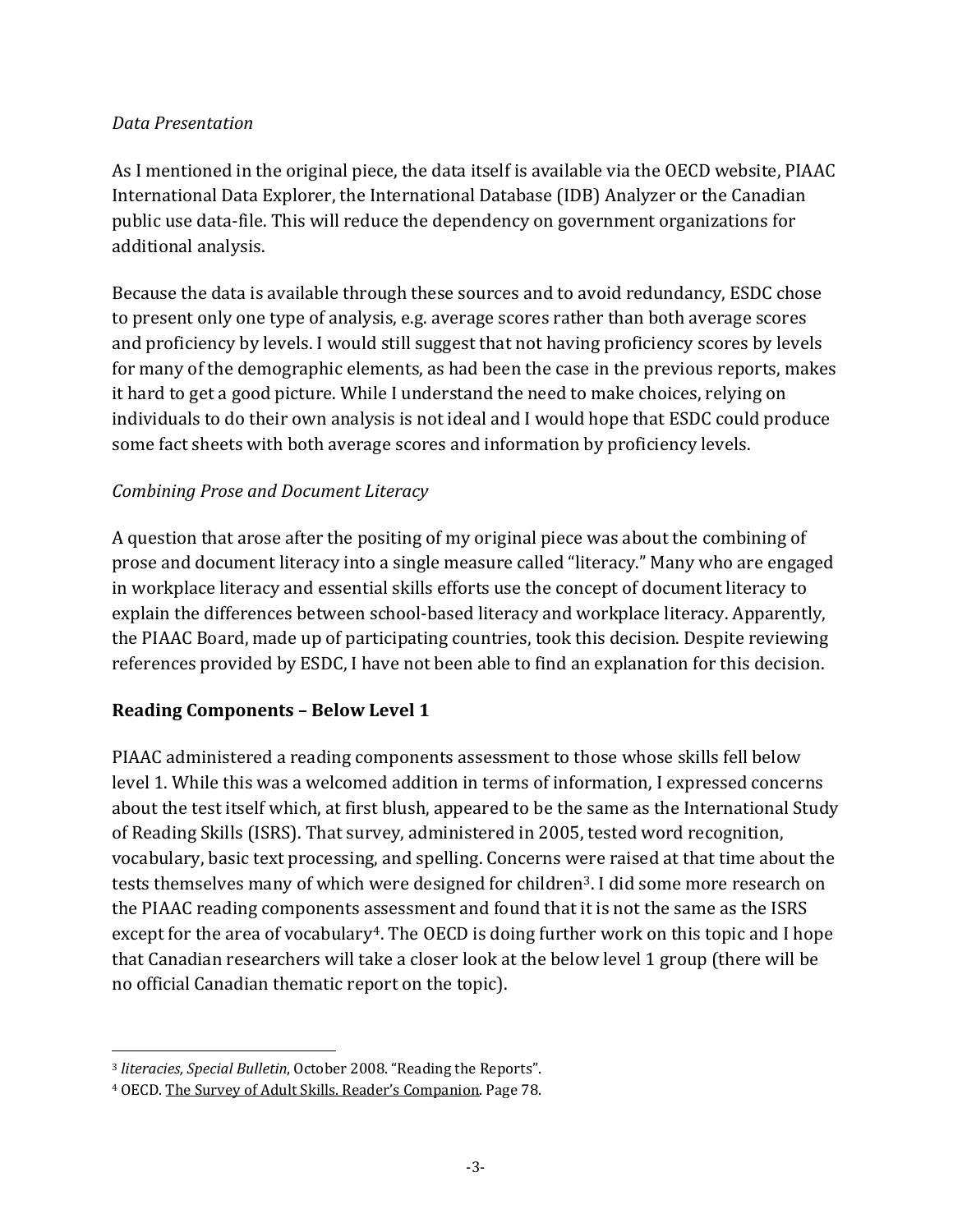### **Problem Solving in Technology-Rich Environments (PS-TRE)**

A new element was added to PIAAC – Problem Solving in Technology-Rich Environments (PS-TRE). This was an effort to understand "using digital technology, communication tools and networks to acquire and evaluate information, communicate with others and perform practical tasks."

Initially I commented that,

…all of the sample questions require knowledge of email and spreadsheets, for example, sorting emails into folders. For adult Canadians not in school, these skills would have likely only have been developed in a work situation. This means certain individuals may have scored lower since they had not had the chance to develop these particular skills at work, even if they had the computer skills.

The lively discussion at the Centre for Literacy's Fall Institute confirmed some of my concerns about PS-TRE. People wondered about the use of keyboarding technology in an era of swiping and gestures. The actual laptops and programs used for the survey were created at least five years ago, a lifetime in the fast-paced technology evolution. The exclusion of those who could not use a computer was a singular criticism raised and begged the question of assessing problem solving skills that do not use technology. PS-TRE is being discussed in various webinars and will be a key topic in the Centre for Literacy's Summer Institute in June 2014.

### **Reactions**

The Centre for Literacy compiled information on media reactions to PIAAC. Its assessment was "Selected reaction from media and commentators to the release of PIAAC results ranged from muted and mixed in Canada, to minimal in the US where the federal government shutdown prevented release of the national report, to [al](#page-3-0)armed in England where young people showed no greater skills than people over 55."5

The Council of Ministers of Education (CMEC) issued a press release as well as hosting a website on PIAAC. Several provincial and territorial governments also issued comments about the PIAAC results. Most appear to be taking a measured response by promising to study the report before taking action.

<span id="page-3-0"></span>I <sup>5</sup> Centre for Literacy. "Early analyses of response to PIAAC." http://www.centreforliteracy.qc.ca/news/earlyanalyses-responses-piaac#intl.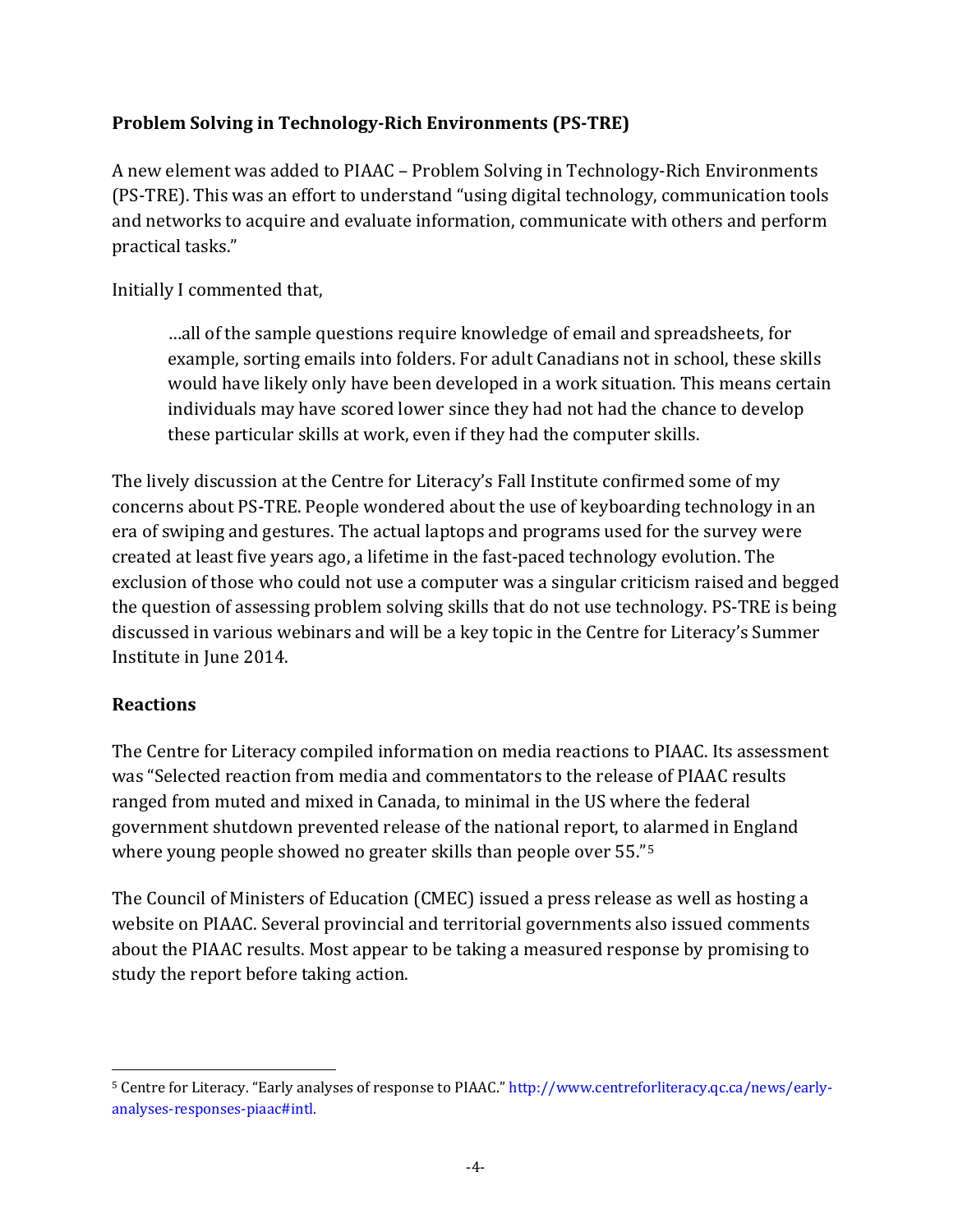The only federal news announcement about PIAAC was Statistics Canada, <u>The Daily.</u>6 ESDC did not issue a statement nor can you find any reference to the PIAAC report in an o[n](#page-4-0)line search of the ESDC website.

The silence at the federal level is disturbing. This may be consistent with the recent proposed changes to the Labour Market Agreements which would see the end of literacy and essential skills as a priority area. The federal government spent millions on PIAAC and encouraged provincial and territorial counterparts to do the same. Ignoring the policy implications of PIAAC should not be acceptable.

# **Positive Aspects of PIAAC**

- Provides a benchmark against which Canada can assess its performance
- Maintains a focus on literacy, PIAAC will also provide greater information about those at level 1 and below
- Links literacy to issues of social well-being, inequality, and success planning
- Rich source of information (still to be mined) on the role of literacy skills at work and literacy practice
- Will also enable an exploration of qualifications vs. skills
- Links to PISA (Programme for International Student Assessment) involving all 15 year olds (how to unhook parental education from child's prospects)
- Public access to data for further research

### **Some Questions and Challenges**

- The federal government has taken a low profile on PIAAC not clear why or what the impact will be
- While OECD has rejected level 3 as a benchmark, many jurisdictions tied their policies to achieving level 3 – it remains to be seen what they will do next
- The OECD has a strong skills perspective with literacy being but one of a series of skills – will need to continue to look at literacy as a social as well as economic good

<span id="page-4-0"></span>i<br>I <sup>6</sup> Statistics Canada. <u>The Daily</u>, October 8, 2013. http://www.statcan.gc.ca/dailyquotidien/131008/dq131008b-eng.htm